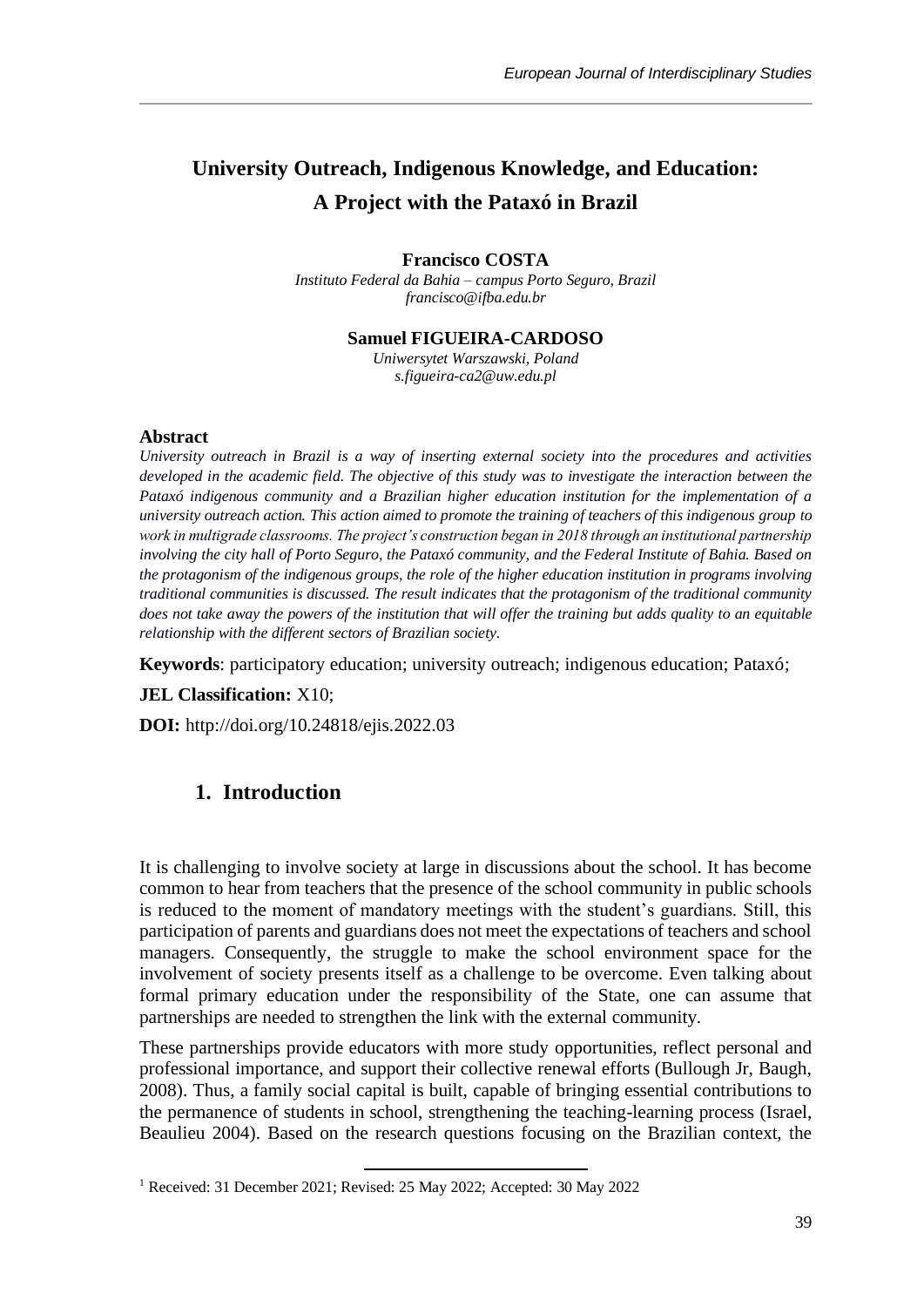following questions are proposed: How can indigenous knowledge, when it enters a higher education institution, contribute to transforming the offer of teacher education? Is there a place for the protagonism of indigenous peoples in academic centers? This study analyzes the interaction and the process between the indigenous Pataxó community and a Brazilian higher education institution to implement a university outreach project. This action aimed to promote the teachers' education from this indigenous group to work in multigrade classrooms. We defend the hypothesis that the valorization of traditional communities, using their experiences and knowledge to construct the curriculum and courses offered in university outreach projects, tends to incorporate new epistemes in the socio-educational praxis.

The theoretical discussion will foster new debates on interculturality and teacher education in teacher education centers. On the other hand, reflecting on our experience as participants in the project's construction will strengthen the participatory methodological approach to building partnerships in academic proposals. Thus, we discuss a proposal for a teacher education action, integrating the knowledge of the indigenous community Pataxó and the training structure of the Federal Institute of Bahia through an extension project. Implementing an outreach project to develop education in traditional societies is also presented.

Finally, it is considered that the centrality of the study is the involvement of communities in the construction of partnerships to propose and carry out actions of integral formation. Nevertheless, the objective of this article is to go through the context that made possible the elaboration of a university outreach project for the continuing education of teachers in multi-serial schools of the Pataxó communities. We seek to reflect on the still tense interaction between the indigenous community and Brazilian academic institutions based on this situation.

The article is divided as follows: i) literature review on the importance of local knowledge, the relationship between higher education institutions and indigenous and traditional communities, and university extension, focusing on the Brazilian context; ii) the method of the study; iii) discussion of the results, a university extension project with Pataxó villages, highlighting the protagonism of the indigenous people in the construction of knowledge while emphasizing the challenges of primary education in these communities; and, iv) final remarks pointing to the defence of university outreach and local knowledge in the construction of teacher training projects in intercultural contexts.

# **2. Theoretical Background**

### **2.1. Education beyond walls: (in)visible knowledge**

The interaction maintained by Higher Education Institutions and society, in general, has been maintained a lot through teaching. Teaching that takes place within the institutions, such a finding is quite significant and logically brought successes for both sides. However, this intertwining was intensified through research developed in large centers involving the most diverse subjects. In this case, the factor of bringing higher education institutions closer to the communities became more intense.

It is relevant to note that, despite being successful and quite influential, the sum of the teaching and learning process with research was not enough to bring the group's knowledge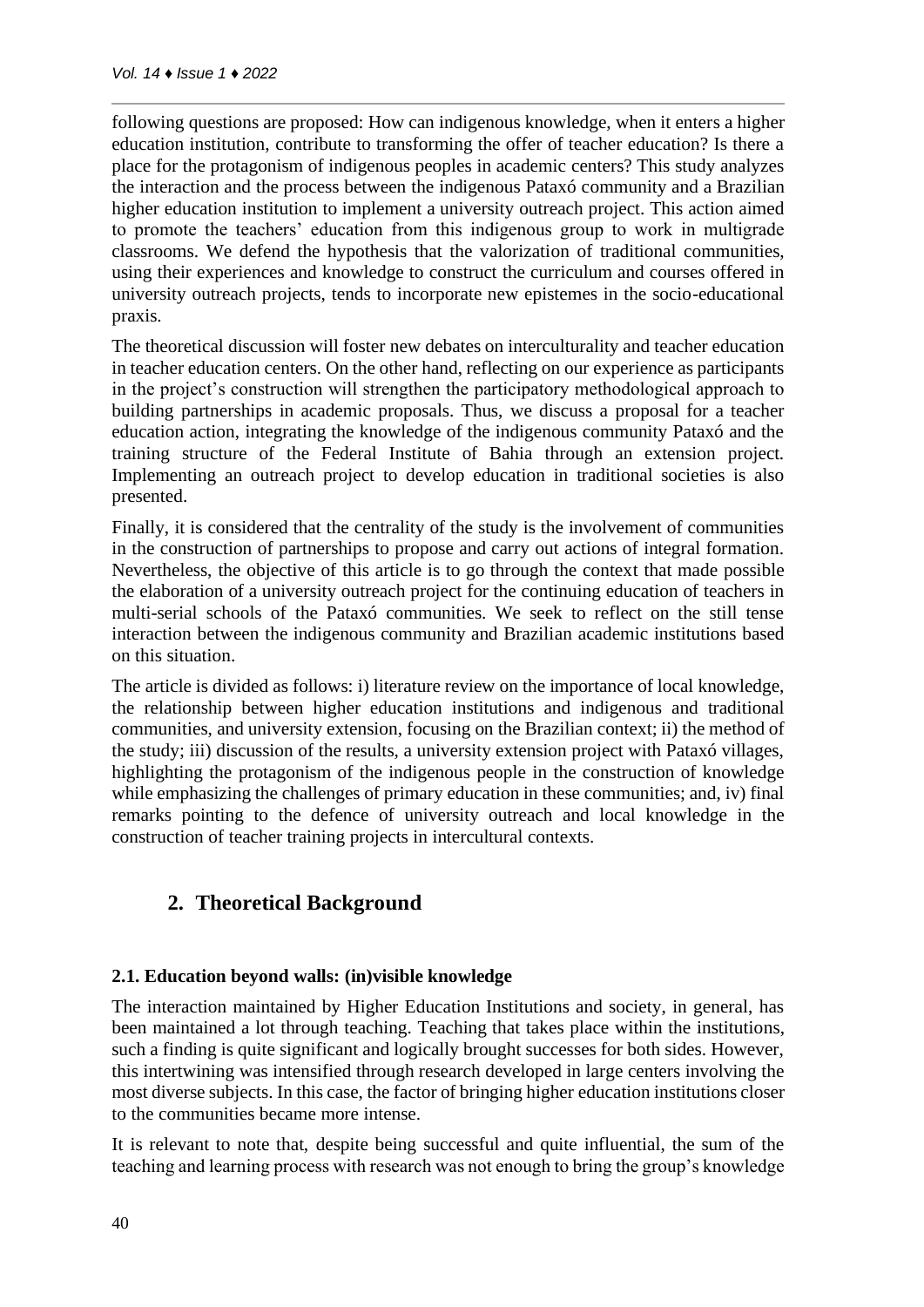and practices to universities in the same way that the opposite did not happen, institutions did not go to social groups. Thus, creating other overlapping strategies became a demand so that university education could harmonize with social practices (Sá, 2012). In this way, bringing university education closer to communities occupied a central space in debates on university education (Bralich, 2007; Peacock, Sellar, & Lingard, 2014; Stefanelli-Silva *et al.*, 2019; Figueiredo *et al.,* 2022). And for work in traditional communities, this approach has become even more required. Monfredini (2016) stated that inserting students into a relationship with the demands of traditional communities greatly enriches training, making it more qualified, much more humane, and culturally localized.

Castorino (2019) argues that traditional communities present their time and ways of doing and learning, elements that are not taught in higher education courses but that can be understood through the immersion of student practices in traditional communities. In this way, teacher training with communities (traditional and others) brings gains to social movements and expands the spectrum of action of graduates of training centers.

In this direction, involving traditional and indigenous communities, such as the project to be described later, brings a bias of integral formation (Calazans *et al.*, 2019), with an additional gain: the training also approaches traditional peoples and communities that were kept away from higher education institutions. It is about accepting the protagonism of local knowledge (Geertz, 1997), with its epistemologies that are not in another space and that often do not want this other space either, even if it is a higher education institution. This way of looking at learning is much more socially significant; the training offered at universities and institutes, even if they provide superior quality, cannot encompass the many diverse forms of knowledge. Thus, the direction is to maintain the dialogue beyond the walls of the institutions and reach the groups, even in the most distant ones.

The relationship between higher education institutions and traditional communities, which takes place outside institutional walls, has a central role in changing how students from these institutions position themselves in terms of social debates. However, it will also affect the same relationship within the institution. Santos *et al*. (2020) show an unfavourable picture of indigenous people within a Brazilian university. The authors show that indigenous students find discourses, actions, pedagogical practices, and institutional policies in classes that do not dialogue with the culture of indigenous peoples. These factors make learning processes extremely difficult.

In the same way, the authors show that teachers who work with indigenous people show a significant lack of knowledge about the epistemologies of these groups. This re maladjusted relationship can be narrowed as the institutions move to indigenous territories. Action that will bring benefits to indigenous and non-indigenous people.

Group identities represent boundaries, as they are recognizably different. They bring limitations not generally crossed by classes centered on urban buildings in large cities. Thus, it is necessary to problematize these relationships, as Barth (2011) specified. Borders will continue to exist and are usually positive. Meanwhile, they cannot be impediments to the action of educational institutions; they should only be elements that mark spaces and contribute to a training that cannot be acquired except within traditional peoples and communities. They are not welfare relations but are committed to social changes (Nogueira, 2005) with the working classes, communities, and traditional peoples. A commitment that prioritizes external protagonism to universities and institutes.

Thus, the community to be served by the institution will participate in a critical and constructive dialogue. The subjects involved are positioned critically and with ample right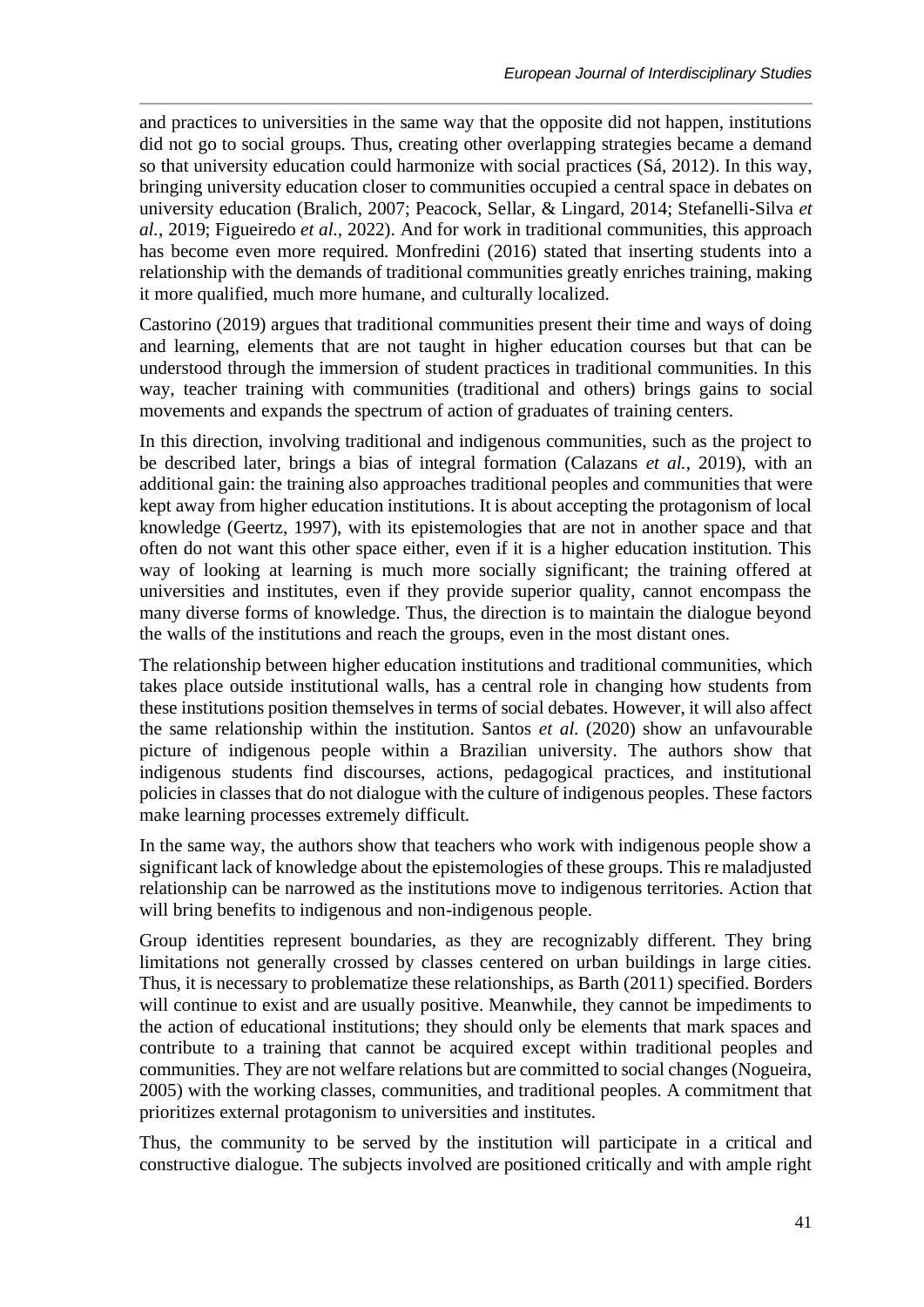to a voice. This way of setting the subjects' relationship, which Freire (1988) clarified, is recommended so that institutional spaces are occupied and taken outside the institution and maintain a place of power for the knowledge named after westerners. In other words, it is not enough for Higher Education Institutions to reach communities and traditional peoples; it is necessary to reformulate the practices traditionally adopted by these institutions, thus opening a frank dialogue carried out by others and not by study centers.

### **2.2. University outreach in the triad of the Brazilian public higher education institutions**

If the relationship between school and community has been frankly precarious in primary education, it is no different in public higher education institutions. In other words, bringing society into institutions and organizations are two paths that complement each other and can go together or separately. If put together, cooperation may demonstrate a fuller, more popular, and more democratic interaction. If separated, this maintains the interaction and non-stagnation of the relationship with not in universities and institutes.

It should be noted that Leu (2005), based on Adam *et al.* (1995), already warned that the change in the role of central educational institutions is associated with a reconceptualization of the educational change planning process. An emerging vision needs to be left among educators that require texturing to "technicist" approaches to change that emphasize traditional linear planning sequences. This vision requires redefining the process of initiating and sustaining educational change as an iterative and participatory process that involves criticism. Finally, this author argues that the difference in the orientation of topdown, mechanistic, or "technicist" thinking about education is vital in discussing the quality of education. Moreover, there should be a process-oriented approach and collaboration that emphasizes partnerships between the school and the community on the one hand and a variety of more central supporting institutions on the other. This path takes two positions; one would be two-way, in which society enters the walls of institutions and institutions leave their monitored spaces. It would be a fluid movement. The other works in only one direction, but the entry of society or the institution's exit indicates transit, consequently, the possibility of change.

The university outreach, throughout history, has gone through several moments, ranging from religious assistance to dialogic interaction (Oliveira & Goulart, 2015). In Brazil, university outreach appears as another way to insert society into the procedures and activities developed in the academic scope. University outreach can also be interdisciplinary, as we can see in the work of Willison, Davidson & Scott (2020). They provided teachers with the opportunity to develop investigative skills through involvement with experiments in their classrooms., where they could engage with accurate data; and other areas of knowledge, such as the medical and technology areas, to name a few (Sáez, Serrano and Collado, 2019; Figueiredo *et al.*, 2022), favoring the relationship between society and the university, since the projects have responded to the demands and favored the democratization of academic knowledge, becoming a fundamental activity for dialogue, development, and training inside and outside the university.

In Brazil, the concept of Outreach was built as a historical process and brought as the initial moment of its implementation the actions carried out in English universities in the 19th century.

University outreach appeared in England in the second half of the 19th century, linked to the idea of CONTINUING EDUCATION, aimed at the less favored layers and the adult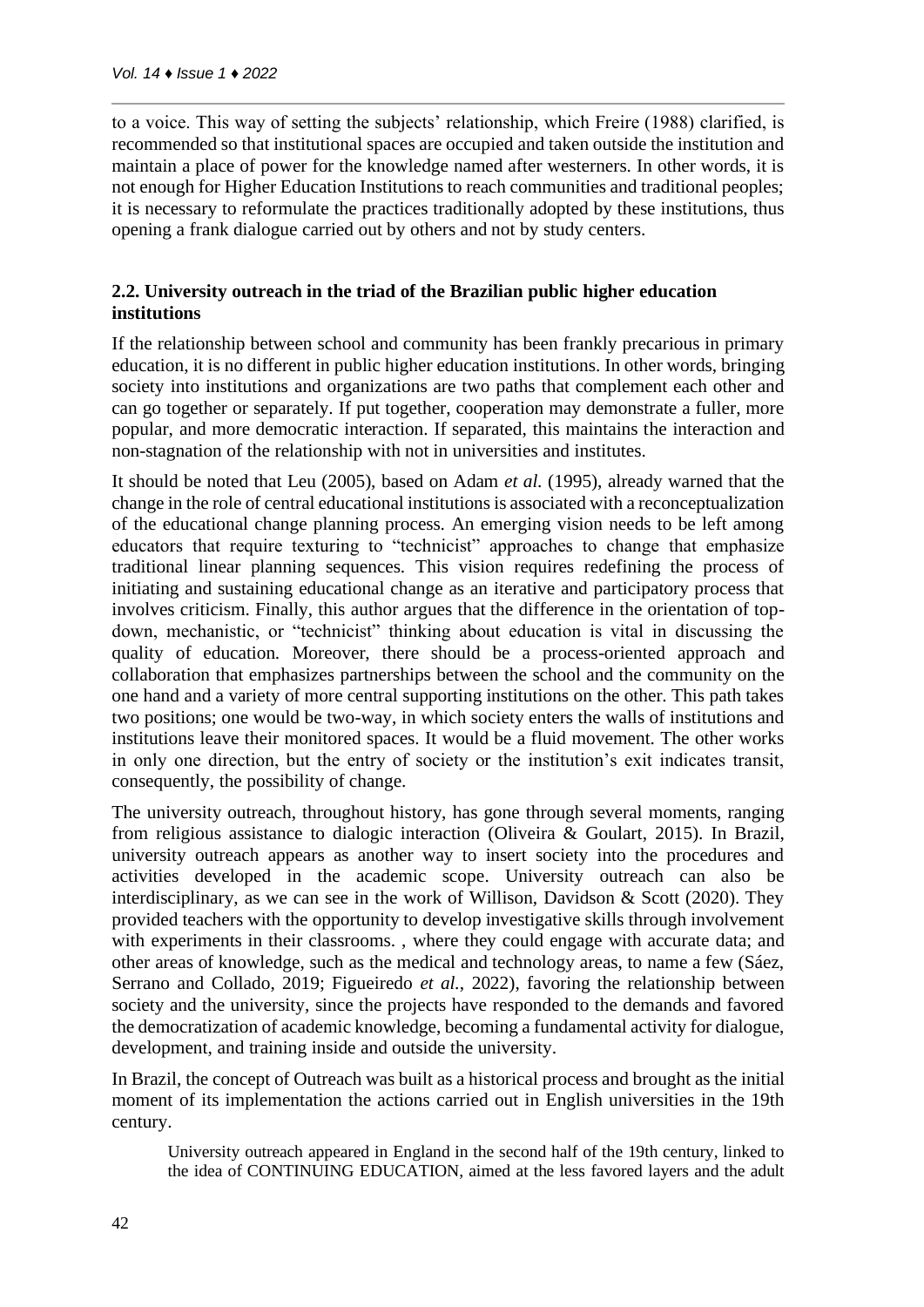population in general, who was not at university. A few years later, outreach activities were registered in American Universities, characterized by providing services in rural and urban areas. (Nogueira, 2001: 58, emphasis by the author).

It cannot be denied that teaching and research also represent spaces that should be explored for this interaction, considering that organized groups of society served by universities carry training experiences acquired in the practices and in community experiences, a fact that is important for the establishment of the triad of higher education teaching, research, and outreach with local knowledge. This triad was even established by the Federal Constitution of Brazil, published in 1988. In this document, in article 207, it is recorded that higher education institutions must integrate these three elements: teaching, research, and outreach. This new concept brings the university a novelty that requires new ways of developing academic activities, urging new forms of organization, and establishing this inseparability.

This constitutional principle was reinforced by the Law of Guidelines and Bases of National Education (LDB) of 1996 (Law 9,394/96). However, the outreach praxis remained disconnected from the academic function:

"*Historically, what happens within the scope of the Brazilian university and is not characterized as regular teaching or research is defined as an outreach. Thus, we have outreach as a non-regular course, outreach as a service and provision of service, ephemeral extension as assistance, extension as social responsibility, and outreach as political action*" (Assumpção & Leonardi, 2016: 462).

The university outreach acts as a guideline for teachers and students, directing the quality of professional practice with human training. Furthermore, it integrates and expands students' communication skills in the context of information about current human life (Almeida, Araújo & Guerreiro (2012). De Medeiros (2017: 14) states that outreach activities can exercise an "*interactive praxis that combines academic knowledge, education, and popular knowledge*." We agree that this alliance is very productive and should be encouraged, as it will bring significant gains to the entities involved. However, this relationship needs to be based on a critical-reflective view, as everyone involved must access the chain of command in the projects. If there is a hierarchy in support of the supporting bases of the actions, there will be a qualitative loss in the project.

Thus, academic knowledge should not assume the position of defining the space for education and, even less, defining how popular indigenous knowledge should be used. Potentially, folk/popular wisdom is a potent channel for building new knowledge; however, it cannot be seen as a stepping stone to reaching this new knowledge.

Knowledge not conceived in university centers is usually treated with little respect and underestimated. Furthermore, as Serrano (2006) states, actions were placed vertically in Brazil's history of outreach policies. In this relationship, peripheral (marginalized) communities had little space, and students did not exercise their real contribution potential. Ignoring communities or involving few students are still factors present in outreach activities. Unfortunately, this practice of abandoning subjects treated as the target audience in teaching and research is also recurrent.

When considering the participation of other agents in proposing outreach actions, prerogatives are opened for traditional communities to be included not only as the proposals' target audience but also as partners in the development of activities and with an active voice in defining the themes be met. In this sense, university outreach is a strategic space to promote integrated practices between various areas of knowledge. However, it is necessary to create mechanisms that favor the approach of different subjects, preferring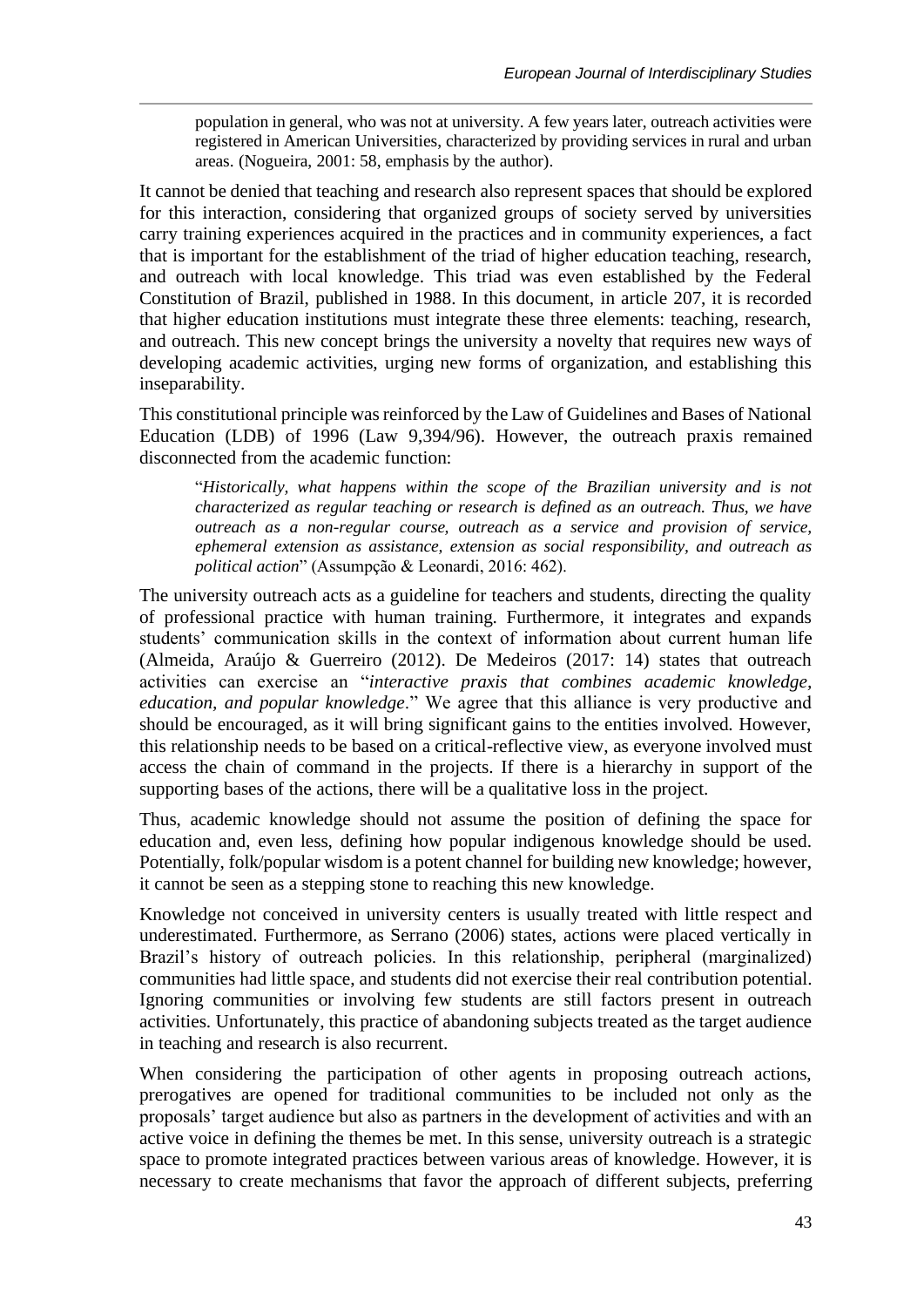multidisciplinarity, so that, in the contact of several individuals, a citizen and human conscience can be developed, and thus there is "*the formation of subjects of change, capable of placing themselves in the world with a more active and critical posture. Outreach works towards social transformation*." (Castro, 2004: 14)

Paulo Freire (2011: 112) helps us in this commitment, "*there is no dialogue if there is not an intense faith in men. Faith in your power to make and redo. From creating and recreating. Faith in the vocation to be more is not the privilege of some chosen ones, but the right of men*". Trusting in the possibility of partnership accepts the dialogue, which will come with contributions from other participants.

# **3. Method**

The theoretical discussion joins our experience as participants in the project's construction concerning the methodological approach. The proposal for a teacher training action is discussed, integrating the knowledge of the Pataxó indigenous community and the training structure of the Federal Institute of Bahia through an outreach project. The processes for implementing an outreach project to develop education in traditional societies are also presented. It is considered that the centrality of the study is the involvement of communities in building partnerships to propose and carry out comprehensive training actions. Nevertheless, the objective of this text is to go through the context that allowed the elaboration of an outreach project for the continuing education of teachers in multigrade schools in the Pataxó communities. From this situation, we seek to weave reflections on the interaction, still tense, between the indigenous community and academic institutions.

### **4. Results and Discussion**

### **4.1. A university outreach project with the Pataxó people**

The outreach action, *A sala multisseriada de escola indígena Pataxó em foco: formação docente*, began its activities in 2018. However, the interaction between the Pataxó community and the Federal Institute of Bahia (IFBA) started with activities carried out in 2009. Multigrade became a focus of study, within the IFBA, in the year 2013. In that year, work began with teaching material for multigrade classrooms. With the positive results of this first stage, the Pataxó indigenous teachers requested continuing education, including all teachers who deal with multigrade schools.

The Pataxó community was, then, the proponent of this outreach project proposal and defined some requirements for the implementation of the project, namely: the theme, the school/multigrade classroom, the involvement of all teachers in these spaces, and also the participation of the Municipal Secretariat of Education of Porto Seguro, Bahia, in the developed activities.

The proponent and beneficiary group of the action was made up of teachers from Pataxó Group, Instituto Federal da Bahia, and Porto Seguro Municipal Education Secretariat. In this way, the protagonism of the indigenous people was also present in the Constitution of the team and not only as passive subjects to be trained. The next step was to invite the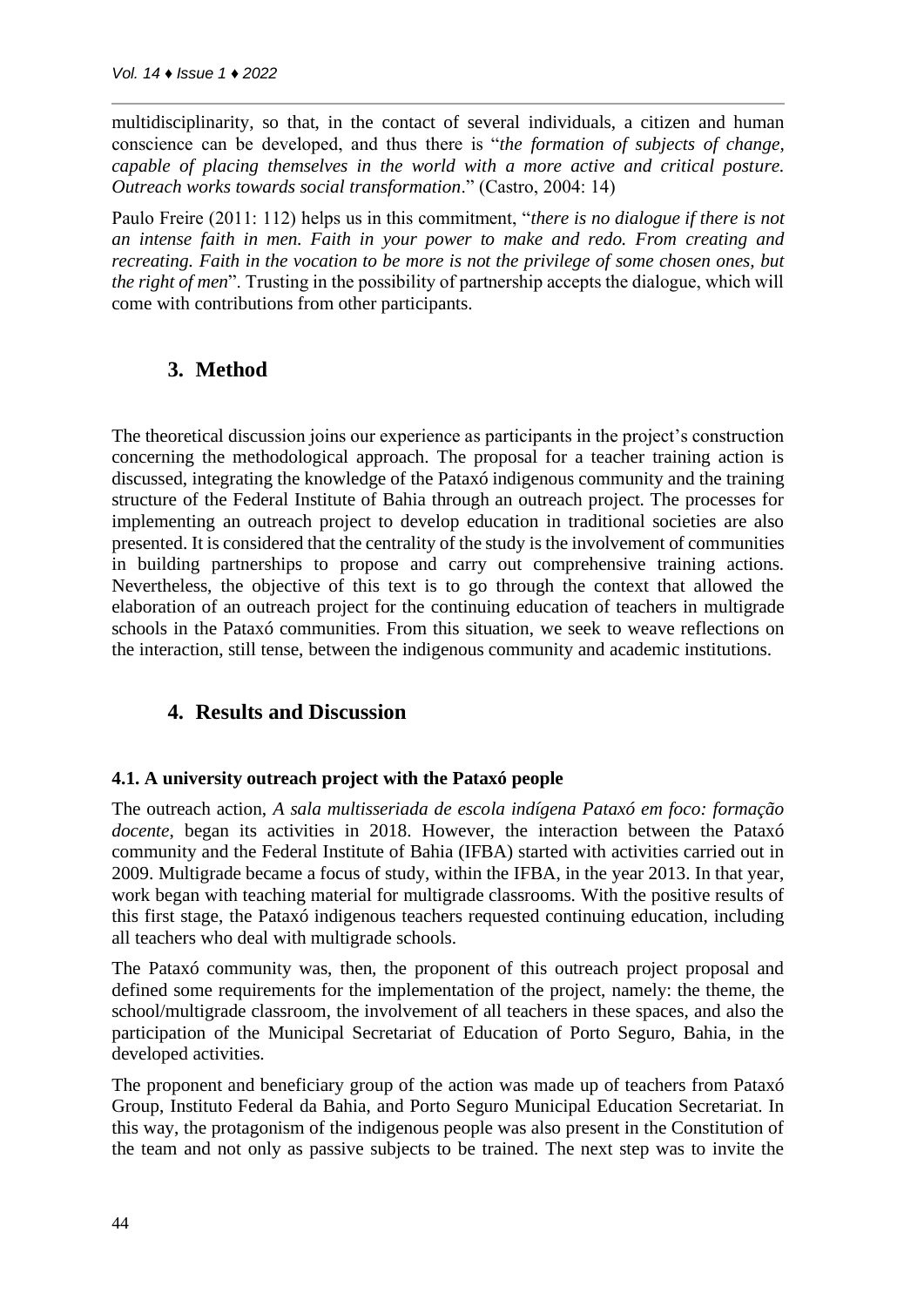section of the respective secretariat responsible for indigenous coordination to participate in writing the project.

This initial negotiation took place in 2018, in the second half of the year. The project was written following the administrative and pedagogical procedures of the Federal Institute of Bahia. It would have to be formally registered with federal higher education institution certification. This act was considered relevant by the other partners, and they concluded that there would be an appropriation of the academic system to benefit training. The certificate was necessary for some social practices that indigenous people are also subjected to.

At the beginning of the first half of 2019, the three partners approved the project and submitted it to the institute's outreach projects system. The participation of the indigenous movement was mixed with the involvement of the municipal education department. This mix happened because the indigenous movement appointed a Pataxó to coordinate indigenous education in the municipality of Porto Seguro. So, he represents the secretariat but mainly represents the indigenous movement. Respect for this indication is fundamental for the progress of activities and this integrative perspective, which is the foundation of this project.

Before approval, however, there was a need to define when and where the training would take place. The municipality of Porto Seguro has an extensive territory, and most indigenous schools with multigrade classrooms are far from the urban area and each other. Thus, finding an adequate methodology should consider some specificities, such as the distance between schools, the distance between schools to the Municipal Department of Education, training participants working in the classroom, municipal secretariat asking that there be no dismissal of students so that teachers could participate in the training, the municipal administration requested time during training to discuss the official documents of indigenous education (both those that are completed by teachers, as well as municipal educational guidelines), food, accommodation, and transport. The justification for the last three was that the activities would take place far from the homes of indigenous teachers. This survey was carried out by the three entities participating in the project.

It was defined that the training would take place on a rotating basis, alternating between three villages. These three communities were chosen considering the administrative organization designated by the municipality to group the Pataxó schools. These schools were grouped into nuclei based on their geographic locations in this structuring. The relay then took place between the NUCLEIs—each meeting in a school of one of the cores. The last meeting should take place at the IFBA. Promoting the activities in different centers would make travel expenses easier, as for every three meetings, one would be in a community close to the students' homes. It was also defined that there would be ten meetings of two days each. The meetings would be monthly and would start in August 2019.

As the teachers could not dismiss their students, the activities would take place on Fridays and Saturdays, with this Saturday being considered a teaching Saturday (workday). In addition, there should be at least one teacher in each school outside the training. This would function to stay with the students in an interdisciplinary and collective program. Thus, students would not be harmed, and teachers would participate in the training.

The municipal secretariat would have four hours on the first day for all meetings. This time would be used to expose the administrative demands of this body and raise the needs of indigenous teachers. It would also be responsible for feeding, and transport would be at the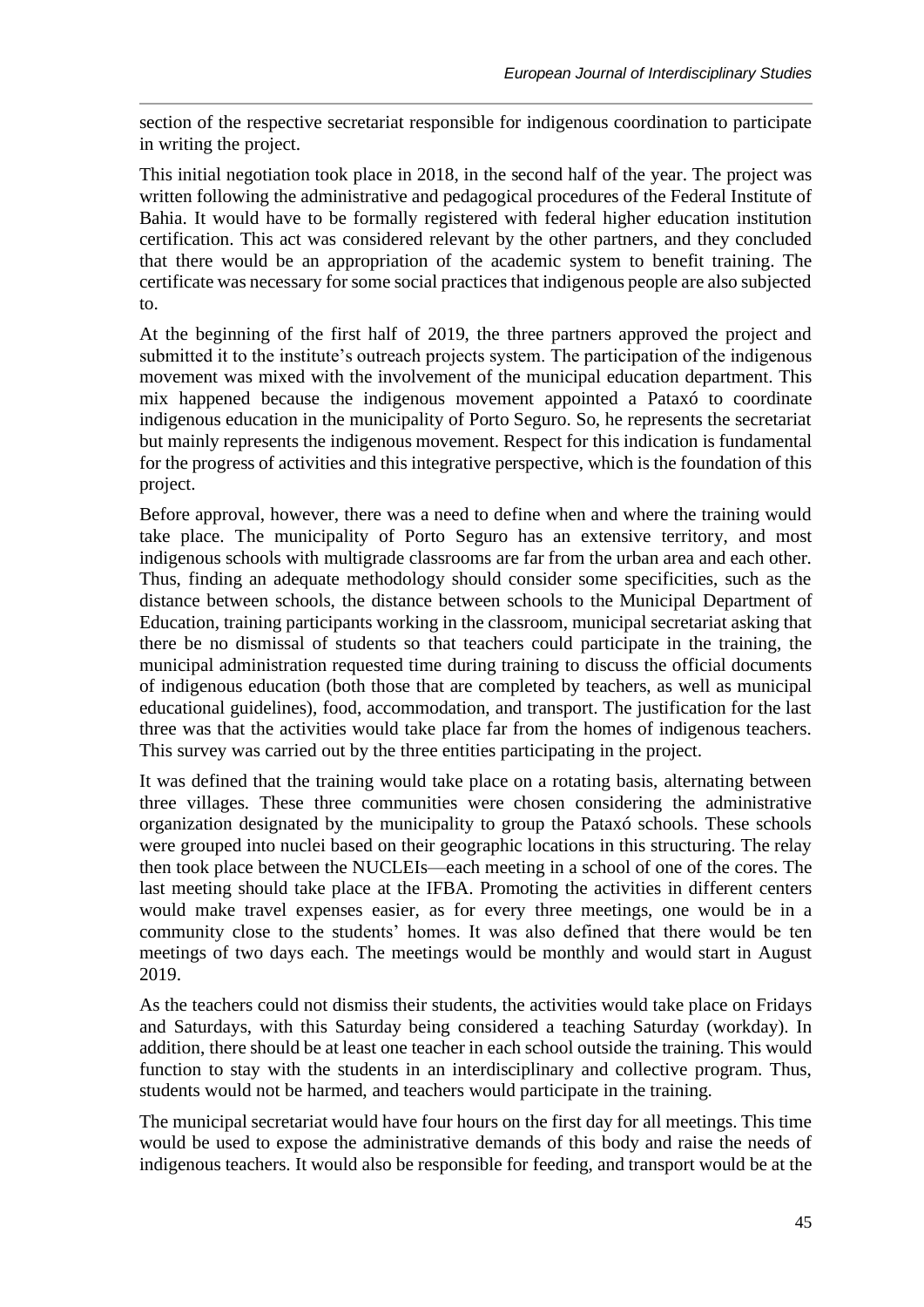expense of each training participant. On the other hand, hosting would be up to each community that received the group.

This sum of efforts occurred as there were no available funds at the IFBA or the municipal secretariat. However, this effort reinforces the need for training. The professors were unanimous in affirming the unprecedented nature of this teacher education, and they repeated that a multigrade room was not included in the formations that arrived.

The trainers would be IFBA professors and municipal secretariat managers. The course participants would also be protagonists, bringing their experiences and contributing to the construction of new practices and reflection on teaching and learning in multilingual contexts.

The defined themes excelled in literacy, numeracy, and specific methodologies for the multigrade classroom. The chosen content should be on these themes and be applied in workshops. The teachers did not only want theory, but they expected to debate methodologies, culminating in a proposal for new pedagogical practices. Finally, the project was approved, and teachers were able to apply. Enrollment was responsible for the municipal secretariat's indigenous school education coordination section.

Of the four meetings scheduled for 2019, three took place, and it was not possible to maintain the goal of one per month. Many factors influenced the maintenance of the planned activities, and all obstacles came from ethnic issues or climate-imposed difficulties. Bad weather is not predictable when working with social movements, but it must be considered so that actions are not interrupted for other reasons that will undoubtedly arise.

The project is still in operation in 2020, suspended due to the Covid-19 pandemic. However, it is intended to continue the project, accepting that the social practices of indigenous communities also require adjustments to the calendar. All the decisions adopted passed through the scrutiny of the three partners. However, the function of this care was to respect the leading role and build a project that respected the specificities of the Pataxó. These specifics, when not appreciated, reduce the probability of success.

Given the above, the training is happening more slowly than planned, but it has not had to be abandoned. The collective proposition deserves credit for sustaining the movement with the three entities participating.

### **4.2. The weight of indigenous protagonism**

The leading role in the production of knowledge in Brazil is exercised, in general, by universities, institutes, and research centers. These places are responsible for formulating theories, debates, concepts, and the knowledge that gain space in society. However, they gain freedom and suffocate others thinking and building knowledge. These institutions can even rank expertise and experiences, making them negligible and unreliable. Our discussion develops reflections on traditional knowledge and scientific knowledge based on Cunha (2007) and Santos (2006). We believe that the unequal positioning of these two categories contributes to weakening the epistemologies of minority groups.

It is important to remember that being a protagonist has decision-making power, and it is to determine what should and deserves to be taught and learned. Institutions and individuals with social authorization to build knowledge are also holders of licenses to question prescribed wisdom and propose changes for others.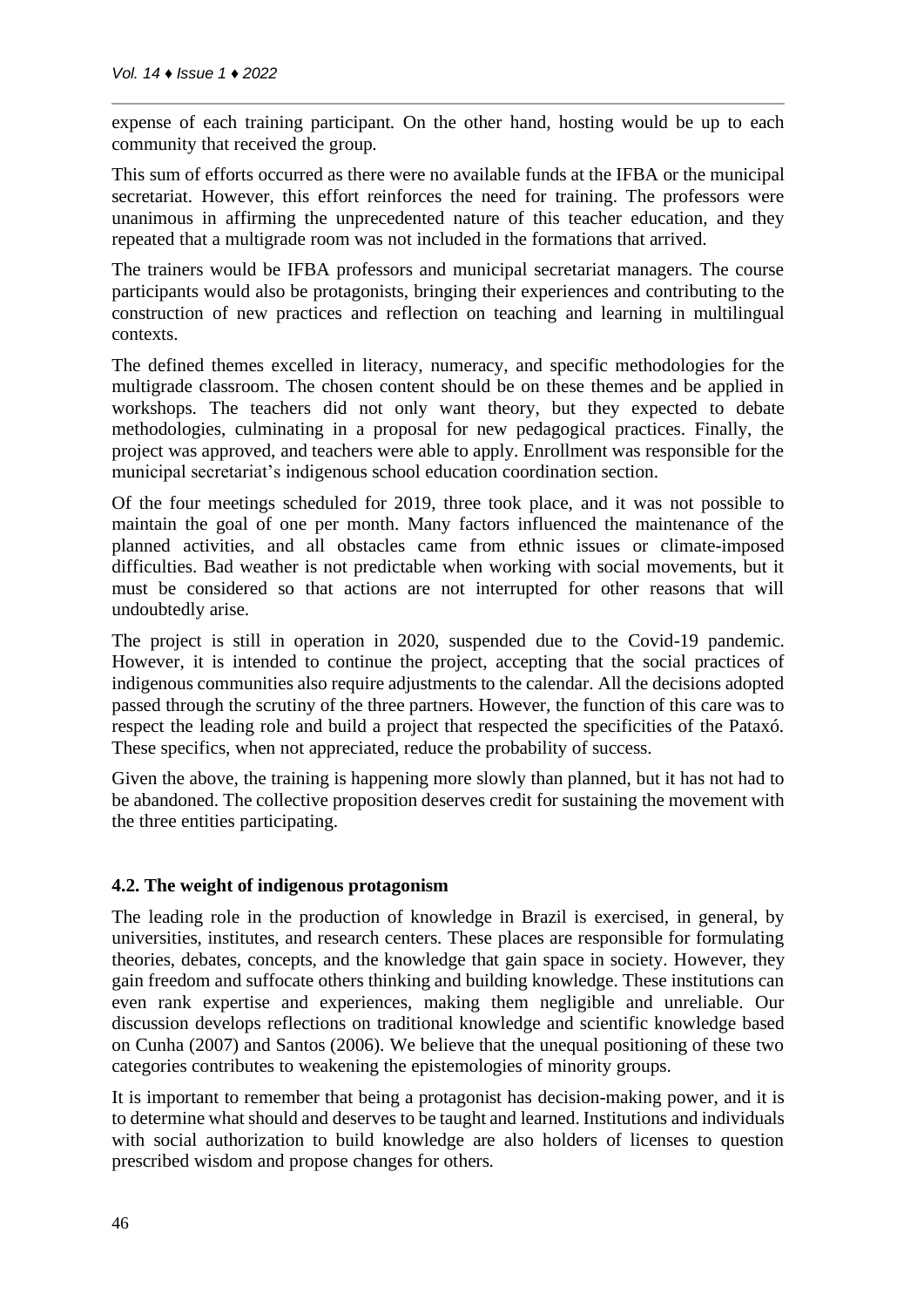Several social groups are not within these decision spaces. Due to historical and social aspects, the indigenous are part of these ethnic groups in the Brazilian scenario. With this, they see their knowledge and their ways of transmitting knowledge minimized, made invisible, and disregarded. When this practice of hierarchization becomes naturalized, the criticality that should question this way of organizing science and expertise is lost. Within the traditional communities themselves, in their schools, the practice of scaling which content deserves to be taught and learned uses judgments that had their bases defined by the surrounding communities. This leveling confirms the leading role of specific Western groups, which continue to determine who has a voice. Costa (2012: 127) shows that the indigenous people arrived at the training centers but continue to face the structural 'systems' that keep them silenced and without decision-making power.

Indigenous communities have always produced their epistemologies and ways of transmitting this knowledge/knowledge to younger generations. However, it is not difficult to find a sharp separation between knowledge (usually placed for authorized groups) and knowledge (attributed to groups with less symbolic power). Costa (2019: 30) shows that the construction of an intercultural school only has a chance of being carried out through the protagonism of the participating indigenous group. In this way, the relationship between centers of production of Western academic knowledge and indigenous communities always runs the risk of being verticalized. Two sides are created: the imposition side, commanded by those who speak and make themselves heard, the academies; the discredited side, which is forced to listen and not talk, traditional communities.

Resistant, the national Indigenous Movement does not accept this space that was historically imposed on it. After decades of a political movement, Brazilian indigenous peoples gained respect for their protagonism. Prominence won through confrontations, which placed rights for these peoples in the Brazilian Constitution. In the Federal Constitution of 1988, articles 231 and 232 indigenous peoples have constitutional guarantees. However, this comes because of a strong movement of demands on the part of the indigenous people themselves, who pressured the State for their rights and support from researchers and non-governmental organizations in favor of indigenous causes; indigenous schooling now has differentiated and material curricula specific didactics that started to consider the reality of the ethnic groups.

With the new constitutional precepts, indigenous peoples were assured respect for their social organization, customs, languages, beliefs, and traditions. For the first time, they are recognized as having the right to be different; that is: "*Indigenous peoples are recognized for their social organization, customs, languages, beliefs, and traditions, and for their original rights over the lands they traditionally occupy, and it is up to the Union to demarcate them, protect and ensure respect for all their assets*" (BRASIL, 1988). It is important to emphasize that the right to be different does not imply fewer rights or privileges. In the educational context, the Constitution assured indigenous peoples the right to use their languages and learning processes in primary education, as seen in article 210, 2).

This protagonism is expressed, and it is mandatory to make use of this legislation as a basis for social and educational relations for dialogue with indigenous peoples. It is no longer possible to think about the relationships that involve these communities, ignoring that the centrality of the issues to be tackled must be indicated by the indigenous peoples participating in this process.

Thus, recognizing that traditional knowledge is also knowledge deserving of the same space offered to scientific knowledge is not an anomaly in this historical moment; on the contrary,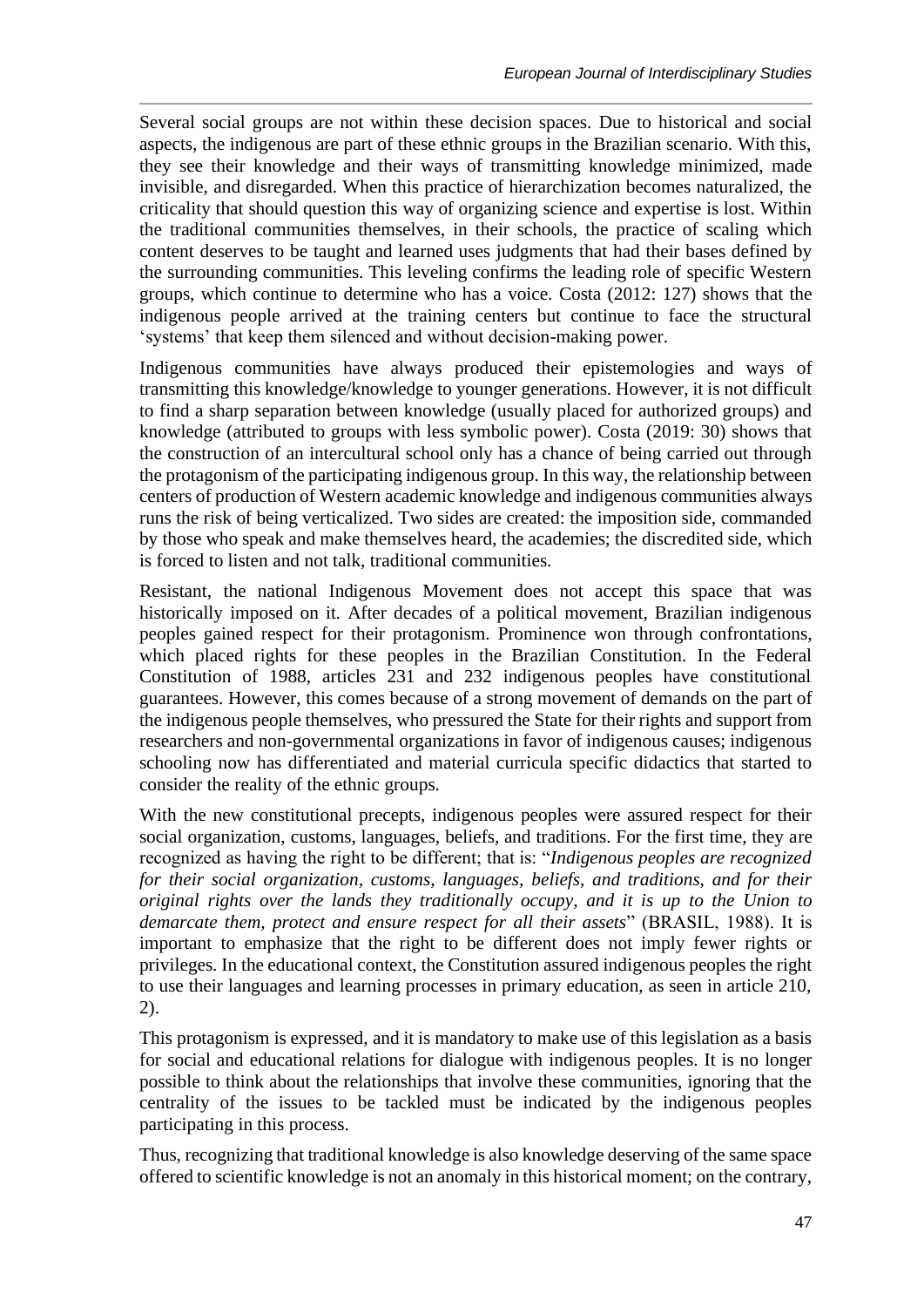it is becoming a way of rethinking social groups. We emphasize that this new paradigm does not deserve to be seen as a grant given by groups with hegemonic powers to other groups. On the contrary, it is an achievement of ethnic groups. However, this stance is still a minority one. Ranking, placing so-called Western knowledge as superior to others, is still the most widespread and acceptable alternative. This statement comes from experiences with social movements in the Brazilian Northeast.

We can, however, say that we are in a moment of transition. The alternatives are to move towards a paradigm shift or slide towards maintaining the primarily in-force models. Depending on indigenous movements, change is the only possibility. There is other good news: institutions that research Brazil is joining forces with traditional communities (indigenous people, quilombolas, riparians), even though it is not yet a partnership as desired by social movements and increasingly conjoined blunt and progressive. For Paulo Freire, in the book organized by Ana Maria Araújo Freire (2018: 56), "*it is not by fighting pedagogically that I will change pedagogy. It is not the philosophers of education who change pedagogy. The politicians under our pressure will do it if we put pressure on them*". The indigenous community exerts pressure on public and political institutions and agents to change.

Higher Education Institutions are gradually assuming a position of recognizing the importance of actions involving indigenous peoples. For example, they realize that the leading role in these actions should not be taken by institutions but by indigenous people. Thus, it is not enough to offer a service. Even if requested, it is necessary to realize that the action must be inserted within the claims of the indigenous community. For Kayapó (2019: 70), "*it is necessary to know who the indigenous peoples are, how many they are, where they live and how they currently relate to the State*." Thus, only with this information about indigenous peoples will we build and maintain fruitful relationships with these groups.

The protagonism of the indigenous community will govern the relationship with the institution that will offer action aimed at ethnic groups, any other form of action will be weakened. As defended by Baniwa (2013), the presence of indigenous teachers and technicians in indigenous schools represents a shift towards protagonism. It is in the attempt to establish this protagonism that the object of study of this article fits. In other words, the number of non-indigenous teachers in Pataxó schools in the Porto Seguro region is minimal. Considering this presence and the political movement it represents, the protagonism of indigenous communities is becoming a reality.

### **4.3. Challenges for the indigenous in multigrade schools and continuing education**

In 2018, teachers from the Pataxó community requested continuing education for a multigrade classroom. This was expected, as the number of multigrade classrooms in indigenous schools in Porto Seguro is much higher than the number of graded classrooms. However, the entire organization of these schools follows the pattern of non-indigenous public schools, which are primarily serial. By taking the reins of the request for training, teachers confirm the importance of action that must be developed in favor of the school community. They are the subjects who "*urgently need to recontextualize themselves in their professional identity and responsibilities*" (Alarcão, 2010: 34). These workers are indeed occupying a new space – at the university and the indigenous school, and it certainly means a strengthened identity.

The standard that is maintained in teaching is a series of classrooms. This is a common strategy for the multigrade room since the term 'multigrade' carries 'serial' (Pereira,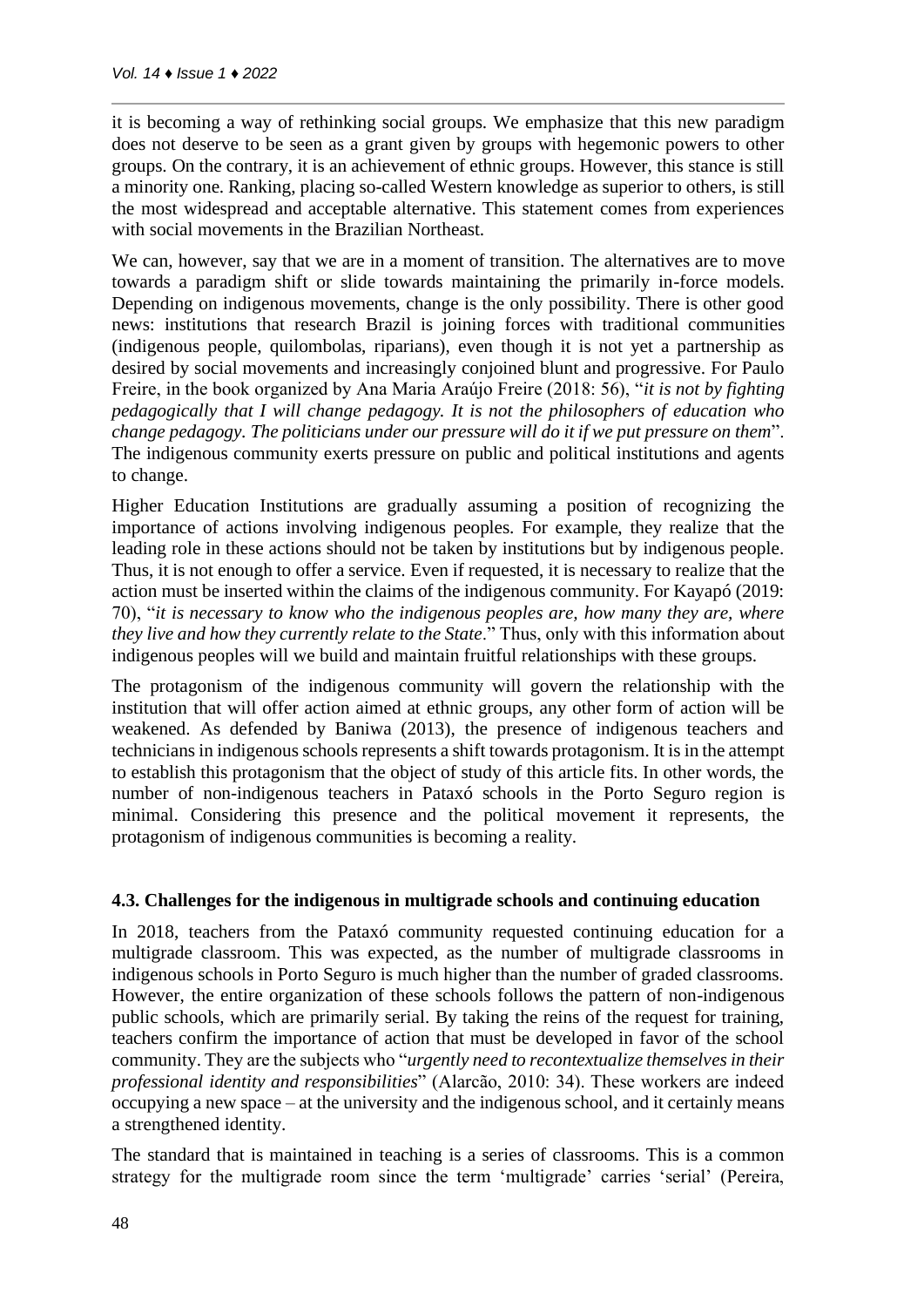Macedo, 2018: 158). The organization of the pedagogical journey of indigenous schools, an event that takes place once a year, usually at the beginning of the school year, does not prioritize multigrade classes. Even if this event takes place separate from the journey of non-indigenous schools, the serial model prevails, even for the initial grades of elementary school. At this teaching stage, the number of multigrade classrooms in indigenous schools is greater than that of graded classrooms. Hage (2014) shows the reality of a rural school with multigrade, which we can compare with the one we debate here. It is evident in this author's speech that the devaluation of rural schools progresses to the devaluation of teaching practices and subjects who study in non-urban schools. This reality exists in indigenous schools because they face countless challenges and see their efforts undervalued.

Thus, the paradigm that remains in the continuing education of teachers is the serial classroom. It is not uncommon to see training aimed at indigenous teachers. However, it is noticeable that these workers are trained for ranking. When a social practice is ignored, alternatives for change are also ignored. The quality of teaching is proportional to good initial and continuing teacher training. Participating in courses prepared for reality, a specific social context (room with a grade/year), but transposing them to another fact, another context, indicates possible school failure. In this scenario, the educators are responsible for solving a complex transposition: adopting a guideline built for a specific audience and adapting it to another group.

For many educators, the complexity of this transposition ends up becoming a reason for anguish; that is, in conducting the pedagogical process, decisions taken from a multigrade view entail a higher workload since the teachers, who are subordinate to the ordinances of the municipal or state secretariats need to propose strategies and pedagogical methods that meet the needs of the classes (Hage, 2006).

The textbook is one of the most used instruments in teaching-learning, whether in a graded classroom or a multigrade classroom. However, it is produced to serve serial rooms only. Teachers need to adapt the textbook and build practices based on a book made for a singlegrade classroom and usually considered a non-indigenous and urban reality. It should also be considered that even with a high load of activities and a lack of investment in education, these subjects must prepare their work materials. There are many variants for a process that needs to achieve many goals, as it faces the expectations of an audience that believes in the school. Nevertheless, much of the success that these schools achieve must be credited to the efforts of this dedicated group of workers.

The pattern that remains in pedagogical practices is also one of seriation. Without adequate training, without appropriate materials, with a school that believes that seriation is the best path, pedagogical practices look for models in seriation. For Zabala (1998: 15), pedagogical knowledge should receive special attention, as it will directly influence the teaching and learning process. When only the educators' life experiences are used, combined with the lack of dialogues that propose alternatives to what was historically offered to these workers, the methodologies that gain space are not specific. They are typically aimed at other educational structures. Teaching practices confirm the acceptance of models already imposed.

Logically, there is a fundamental problem in serially understanding teaching organizations. The default is seriation. Thus, multiseriate becomes a structure treated as transitory, ephemeral. The most suitable policy for this class type is its struggle to cease existence, replaced by seriation. In conversations with teachers, the desire to end this form of organizing the school becomes apparent. It is clear the conception that it is enough to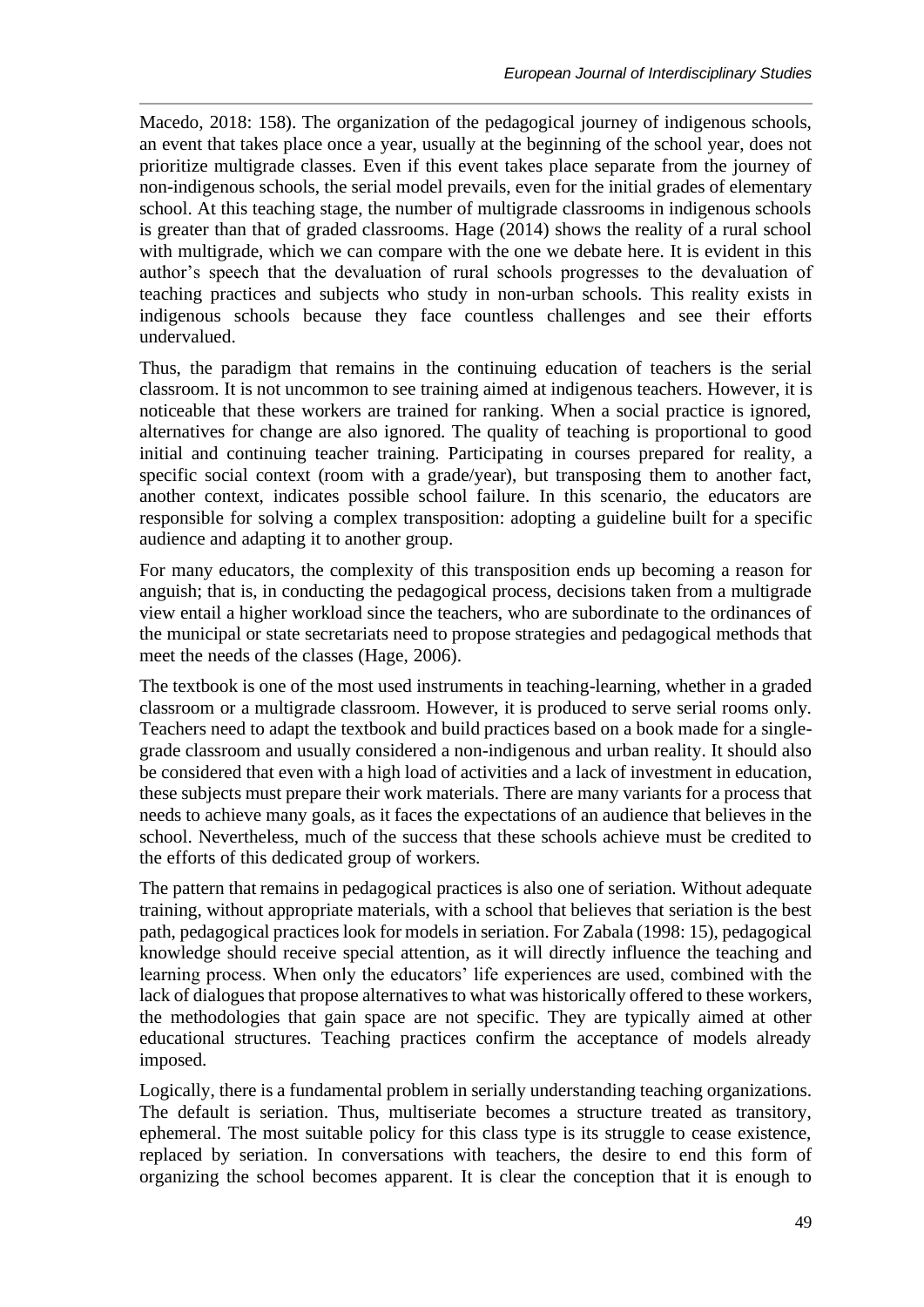become a series that there will be no more difficulties, that the quality of education will improve. A collective imagination considers that the rural population will become extinct over time and, consequently, rural schools will cease to exist (Druzian, Meurer, 2013). This belief seems to be extended to indigenous schools and even more so to multigrade classrooms.

Do the grade schools have a higher quality standard than the multigrade classrooms? It is challenging to consider that the answer to this question is a homogeneous finding. It seems to be common sense that several serial schools fail to maintain, or achieve, the expected quality. However, is there a quality multigrade school? With the framework described so far, there is much more chance that the serial rooms will achieve the desired success because the support, even the slightest one when it happens, comes in the style of the series. So, logically, if the serial classes are not achieving the desired goals, they are at least with more help to reach them.

There is another decisive factor. There is no defined horizon for the end of multigrade classes. The number of students per grade, which ends up being the primary justification of public administrators for not hiring other professionals, does not tend to reach a level that looks to change. So, most multi today's schools tend to stay that way for a long time. The desire to move to the ranks collides with hiring professors or lacking professionals with minimal training to carry out teaching activities. This justification tends to be vital even for maintaining the standard grade in schools that are not graded.

With all these disadvantages, seeking support to change this picture becomes the only alternative. However, another problem arises, the act of accepting training aimed at the specificity of multigrade tends to be treated by managers of education departments as a problem, as it is seen as if such managers were accepting a type of classroom or class that will not reach the expected quality. In other words, training that considers this specificity will struggle with changing pedagogical practices and teaching materials and changing the common sense built around this type of school. A reason that tends to feel as wrong is any way of organizing the school that is different from the series. A concept that has support in the education departments, school society, teachers, and communities. Parente (2014) shows the reality that compromises the contributions of a multigrade school:

"The misunderstanding is that the multigrade school would go through an evolutionary process, culminating in grade, the school institution's most advanced organization stage. If we think about the political options in which multigrade was born, this approach has a certain logic. However, if we think about the crisis of the serial model itself, wanting the fallacious evolutionary process of the school to take place is going back and denying the same opportunities that arise daily in multigrade schools, despite the nominal burden they carry, despite the absence of public policies for the rural populations, despite the delay in treating the subjects of these schools as agents in the social construction of the school" (Parente, 2014: 58).

Changing people's view of the multigrade groups seems the only way to change this reality. The teacher's classroom view must first be transformed for this to happen. The quality of teaching, type of classroom, didactic material, teaching practices, and knowledge in the contents all need to be part of indigenous schools' political and pedagogical projects. For D'Angelis (1999), only a transformative political and pedagogical project will lead to the autonomy of indigenous societies. Thus, we defend that this project should include indications for teacher training, production of teaching material, community participation in the school, and composition of multigrade classrooms. All these elements will contribute to building the school that the community desires.

The justification for the multigrade classrooms of indigenous schools is not limited to hiring teachers; even if this is the strongest, there is also the issue of the distance between schools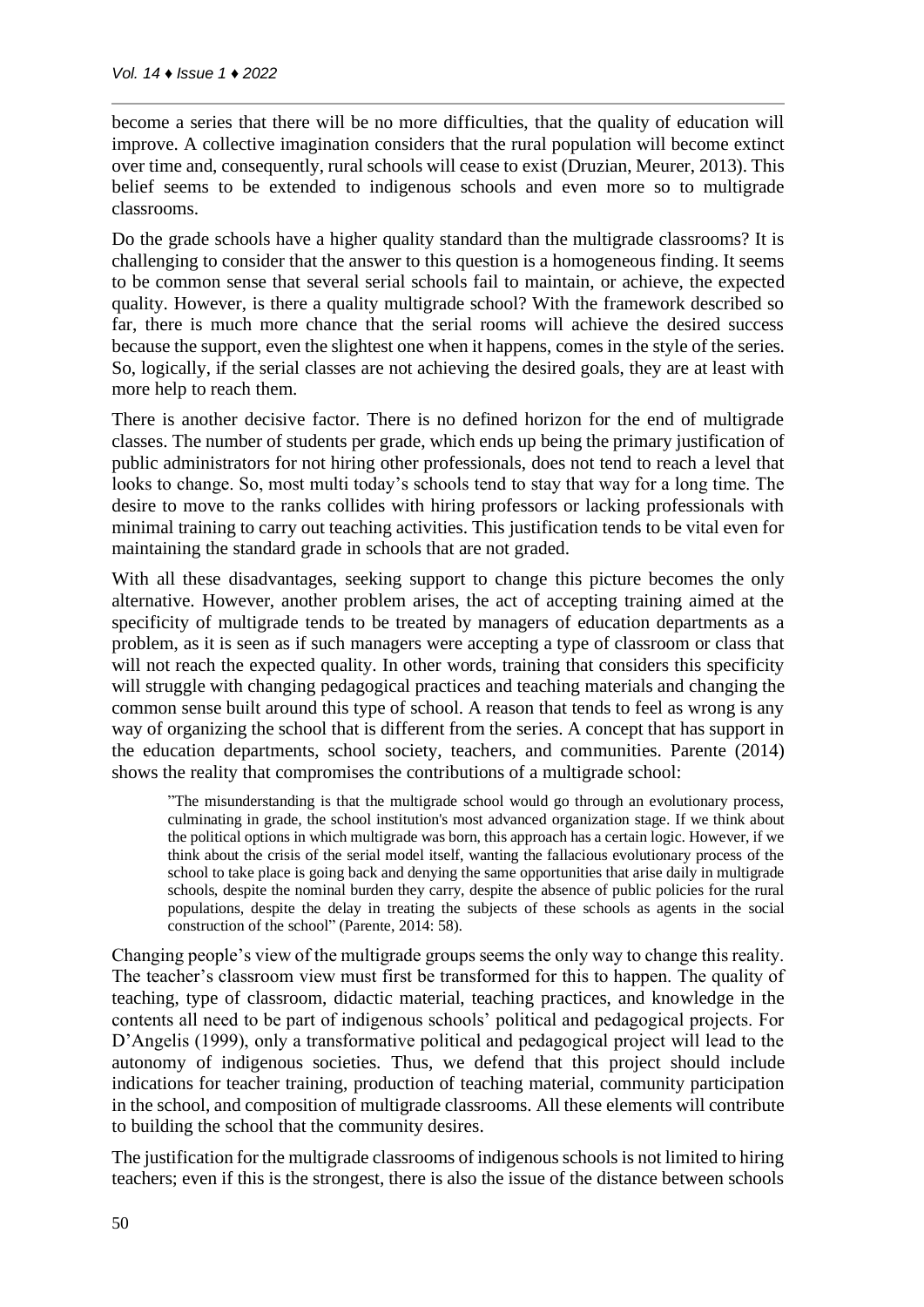concerning the families' housing. Children are not old enough to go places far from their homes in compulsory early childhood education (4 and 5 years old) and the lower elementary school grades (6 to 10 years old). Thus, building schools closer to these communities is the best way forward.

To understand the meaning of distance in indigenous communities, it must be understood that the territories of Brazilian indigenous communities are vast, with unpaved roads. For the children to arrive at school without delay, they would have to leave home early and face precarious school transport. These factors force parents to ask for closer classrooms for their young children. However, there is not a high number of children close to each other, not reaching a number considered sufficient by public administrators to justify hiring more teachers.

We notice that the community assisted by multigrade defends the continuity of this way of organizing education. Exposure to daily commuting is not a safe option for the country and the student's response. It is in taking a position to build partnerships – an indigenous community with institutions that offer training – that indigenous protagonism takes place.

On the other hand, indigenous communities have had successful experiences with multigrade schools. Many of your students, most certainly, have gone through classes with this structure. Moreover, several managed to complete the literacy and numeracy processes and continued their studies and social interactions. There are success stories based on nonserial classes. This success is another justification for building teacher education and seeking a partnership.

The Pataxó community in southern Bahia has many multigrade schools, and their teachers have articulated the training for themselves. From this articulation, coming from the community, the outreach activities for a multigrade classroom were built. When the teaching group defined the movement they wanted to receive, they also explained how this could be articulated and what content should be explored. They focused on understanding multigrade and building a teaching practice that encompassed characteristics beyond the grade standard in constructing an action-oriented reflection.

The protagonism is well designed, and the project format contemplates an integrative and cooperative way of the construction of knowledge and actions in an intercultural relationship. The number of schools in this region makes us reflect on the heterogeneous picture that will be unveiled. As D'Angelis (2006: 159) clarifies, "[...] *an indigenous school [may] be, in extreme cases, very different even from another indigenous school less than 20 km away*".

At the other end of the training, during the writing of the project, the Federal Institute was also a protagonist. The difference was the role to be played. The IFBA would not have the task of defining the training to be offered. The function of this institution was to format scientific debates, respecting traditional knowledge so that the focus could remain on demand already defined. This factor is quite exciting and does not take away the protagonism of anyone.

The educational institution's responsibility to maintain this partnership is healthy on an isonomic basis. However, the mismatch of differentiated treatment present in the relationship between traditional knowledge and scientific knowledge remains. The literate society tends to remain firm in considering what has been tested and proven within the authorized centers. In this way, the continuing education of indigenous teachers still collides with the rancidity of scientificity versus devalued knowledge.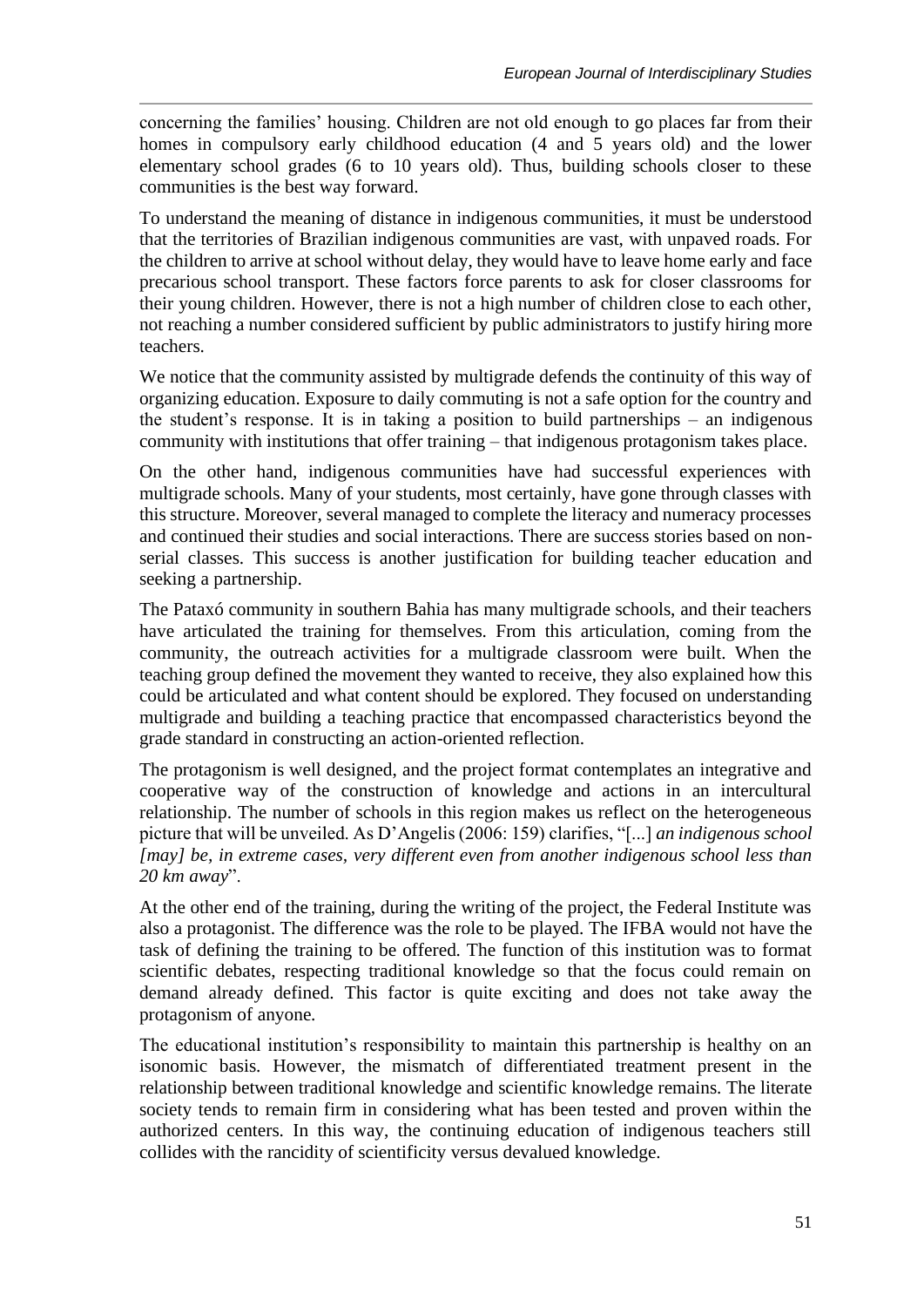Thus, how knowledge will be treated within the institution is the main obstacle to maintaining a leading role. Therefore, the traditional community must accompany the formation from its conception to its offer, holding a moment of evaluation. This assessment should even think about how the role of the community was considered. In other words, participating in training along the lines presented in this article is not merit for the scientific institution. It reaches this level based on the result achieved and proven through the evaluation of the action. This assessment must be undertaken in conjunction with the community. We emphasize, however, that the institution's goal must be to strengthen the role of communities.

A new policy for a multigrade classroom can already be built with these premises. Schools that treat the multigrade classroom as an ally to change the way of teaching exist. It should be emphasized that none of the Pataxó indigenous schools is multigrade by choice; it was imposed based on adaptations to the requirements of the city halls. This fact makes the task of making multigrade a viable option more laborious.

Teachers, then, when asking for specific training for this type of school/classroom, disagree with subjects who do not see this type of school as a viable option. They consider that there is in them the opportunity to build specific pedagogical-didactic models. This is also the direction that the training institution must adopt. In this case, the institution must fully understand its role in this relationship through a reflective process. Nobre (2009) argues that the school is positioned in a very external space within the community. It is part of the community but not as central as the rituals or other cultural practices that are integral to the knowledge defended in this work.

On the other hand, it is prepared for contact with foreigners. The institution that has chosen to participate in the training, in this case, the IFBA, is this foreigner. This fact defines a lot about how to position yourself.

Thus, it is a fact that there are schools that have chosen to be multigrade. In this group, the SummerHill school in England, the Ponte School in Portugal, the UFRGS School of Application in Porto Alegre (RS), and the Zeferino Lopes de Castro school in Viamão (RS) are typically mentioned. If they are considered good schools, then there is the possibility of building a teaching and learning process that brings quality to the maintenance of the structures created in many indigenous schools in the extreme south of Bahia.

During the first meetings of the outreach project, the teachers cited success stories from their multigrade classrooms. Introducing graduates' courses in higher education, postgraduate courses were leaders in the people and could interact in an intercultural way with the surrounding community. More than solving training issues, this outreach action opened lines of action so that the IFBA could be present with the Pataxó. It also showed the importance of having listening lines to build other activities. Finally, the most relevant lesson was to show that the role of the traditional community does not remove powers from the institution that will offer the training but adds quality to an equitable relationship with the various sectors of Brazilian society.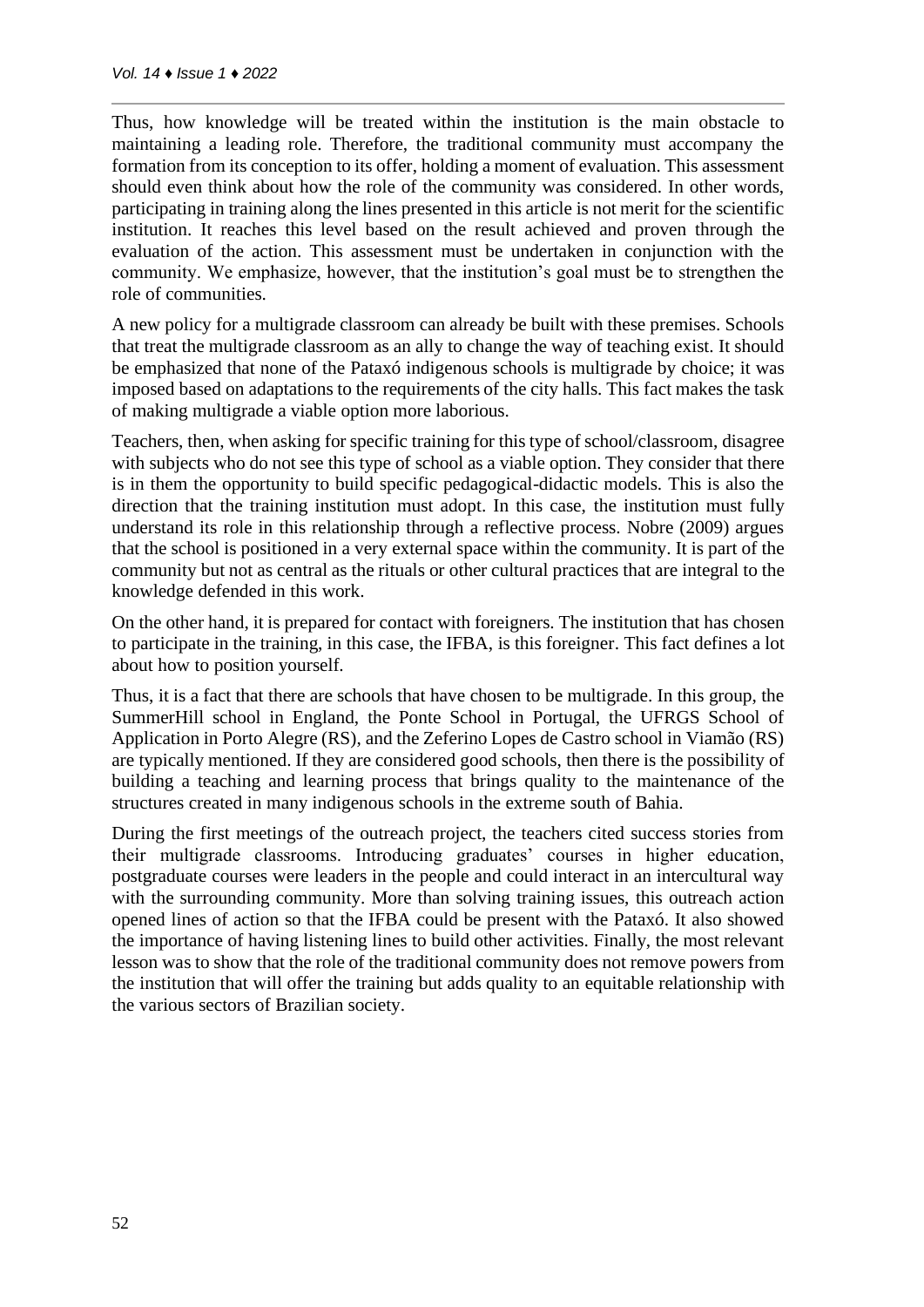# **5. Final Remarks**

Partnerships between universities and federal institutes with indigenous communities benefit both sides. The gains are undeniable for the experience described in this text, part of a larger project. The number of indigenous students entering undergraduate courses meant new requirements for higher education institutions, and positive requirements meant more humanized practices and concern with the public served (Costa, 2012). Communities also made gains. For example, indigenous teachers returned from training with more technical knowledge and were prepared to build an intercultural, bilingual, and specific school for their community of origin.

The role of institutions must be in a constant process of construction. Thus, they will be new educational models to serve new subjects. This is valid for the teaching, research, and outreach process, a triad of Brazilian higher education institutions. These new models consider that the protagonism of indigenous communities represents a gain for institutions, which have not yet managed to be a space for all social groups. Thinking, then, of indigenous protagonism is to unveil the protagonism of other communities, be they quilombolas, riparians, or gypsies, among others.

In this way, an institutional posture that attends to the plurality of group information includes plural formations. Everyone will benefit from training that considers the specificities of all social groups. To conclude, it is not just a case of helping indigenous groups but learning from/in interaction, in this case with the Pataxó, to change institutional praxis.

**Acknowledgement**: This article was supported by Action IV.4.1 "A complex program to support UW PhD students," within the scope of the "Excellence Initiative – Research University" IDUB Program, BOB-IDUB-622-226/2021.

### **References:**

Adams, Don, M. Ginsberg, Y. Wang, and J. Sylvester. (1995). *Improving Educational Quality*: *A New Approach*. Arlington VA: Institute for International Research and University of Pittsburgh, USAID, Improving Educational Quality Project.

Alarcão, I. (2010). *Professores reflexivos em uma escola reflexiva* (7a ed.). São Paulo: Cortez.

Almeida, L. L. de; Araújo, M. A. M. de & Guerreiro, M. R. (2012). *Extensão Universitária no Ensino Superior*: o diferencial na qualidade acadêmica. In: *Conferência do Fórum da Gestão do Ensino Superior nos países e regiões de Língua Portuguesa*.

Assumpção, R., & Leonardi, F. L. (2016). *Educação popular na universidade – uma construção a partir das contradições, reflexões e vivências a partir do pet educação popular da UNIFESP-Baixada Santista*. Revista e-Curriculum, 14(2): 437-462.

Baniwa, G. (2013). *Educação escolar indígena no Brasil: avanços, limites e novas perspectivas*. 36a Reunião Nacional da ANPEd (pp. 1-13). Goiânia-GO: ANPEd. Available: [http://36reuniao.anped.org.br/pdfs\\_trabalhos\\_encomendados/gt21\\_trabalhoencomendado\\_gersem.](http://36reuniao.anped.org.br/pdfs_trabalhos_encomendados/gt21_trabalhoencomendado_gersem.pdf) [pdf.](http://36reuniao.anped.org.br/pdfs_trabalhos_encomendados/gt21_trabalhoencomendado_gersem.pdf) Accessed on 2021, September 30.

Barros, O. F. (2005). Organização do trabalho pedagógico das escolas multisseriadas: indicativos de saberes pedagógicos de resistência educacional no campo. In S. M. Hage, *Educação do campo na Amazônia: retratos de realidade das escolas multisseriadas no Pará* (pp. 163-195). Belém: Gutemberg Ltda.

Barth, F. (2011). "Grupos étnicos e suas fronteiras". In. Poutingnat, P. & Streiff-Fenart, J. *Teorias da Etnicidade*. São Paulo: Editora UNESP.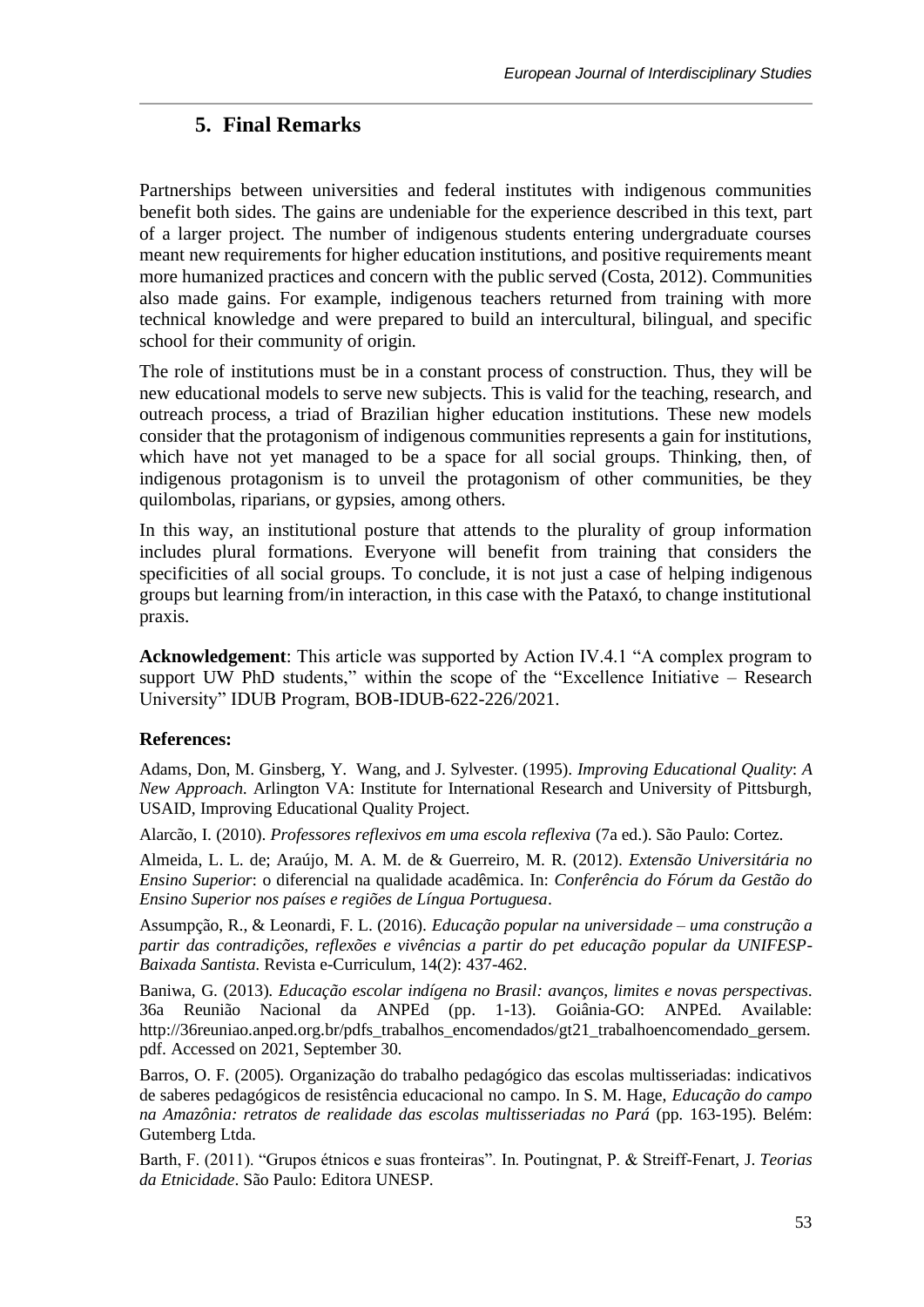Bralich, J. (2007). *La extensión universitaria en el Uruguay. Antecedentes y desarrollo en la Universidad de la República desde sus* inicios hasta 1996.

Brasil, C. (2009). *Constituição da República Federativa do Brasil*. Brasília: Senado Federal, Subsecretaria de edições técnicas.

Bullough Jr, R. V., & Baugh, S. C. (2008). *Building professional learning communities within a university — public school partnership*. Theory Into Practice, 47(4): 286-293.

Calazans, D. L. M. e Silva et al. (2019). "Integrando a extensão universitária ao ensino e à pesquisa em administração: sistematização de experiência junto a indígenas à luz dos objetivos do desenvolvimento sustentável". In *Administração: Ensino e Pesquisa*. Rio de Janeiro. V. 20. Nº 3, p. 563–608.

Castorino, A. (2019). "Uma experiência com povos indígenas e quilombolas no curso de formação de gestores e conselheiros de cultura". In: Moraes, N. R., et al. (Orgs.). *Povos originários e comunidades tradicionais: trabalhos de pesquisa e de extensão universitária*. Volume 3. Porto Alegre, RS: Editora Fi.

Castro, L. M. C. (2004). *A universidade, a extensão universitária e a produção de conhecimentos emancipadores*. Reunião anual da ANPED, 27: 1-16.

Costa, F. (2012). Licenciatura intercultural indígena e novos currículos. In M. S. Alvarenga, *Educação popular, movimentos sociais e formação de professores: outras questões, outros diálogos*. Rio de Janeiro: EdUERJ.

Costa, F. V. (2019). Educação escolar indígena: um espaço intercultural em construção. In F. V. Costa, & J. V. Franco Neto, *Educação Escolar Indígena, interculturalidade e Memória*. Araraquara: Letraria.

Cunha, M. C. (2007). *Relações e dissensões entre saberes tradicionais e saber científico*. Revista USP (75), 76-84.

D'Angelis, W. d. (1999). *Educação escolar indígena: um projeto étnico ou um projeto étnicopolítico*. 12o COLE. Campinas: UNICAMP.

D'Angelis, W. d. (2006). Contra a ditadura da escola. In L. D. Grupioni, *Formação de professores indígenas*. Brasília: Ministério da Educação.

De Medeiros, M. M. (2017). *A extensão universitária no Brasil: um percurso histórico*. Revista Barbaquá, 9-16.

Druzian, F., & Meurer, A. C. (2013). *Escola do campo multisseriada*: *experiência docente*. Geografia, Ensino & Pesquisa, 129-146.

Figueiredo, M. O., Batistão, R., Silva, C. R., Martinez, C. M. S., & Roiz, R. G. (2022). "A atividade de extensão na terapia ocupacional: revisão de escopo na literatura nacional". In *Cadernos Brasileiros de Terapia Ocupacional*, 30, e2908. https://doi.org/10.1590/2526- 8910.ctoAR21972908

Freire, A. M. (2018). *Pedagogia do compromisso*: *América Latina e Educação popular*. Rio de Janeiro/São Paulo: Paz e Terra.

Freire, P. (1988). "Extensão ou comunicação?" 9 ed. Rio de Janeiro: Paz e Terra.

Freire, P. (2011). *Pedagogia do oprimido*. São Paulo: Paz e Terra.

Geertz, C. (1997). *O Saber Local: novos ensaios em antropologia interpretativa*; Trad. de Vera Mello Joscelyne. Petrópolis,RJ: Editora Vozes.

Hage, S. A. (2006). *Educação do Campo na Amazônia*: *retratos de realidades das escolas multisseriadas no Pará*. Belém: Gutemberg Ltda.

Hage, S. A. (2014). *Transgressão do paradigma da (multi)seriação como referência para a construção da escola pública do campo*. CEDES, 35(129): 1165-1182.

Israel, G. D., & Beaulieu, L. J. (2004). *Investing in communities: Social capital's role in keeping youth in school.* Community Development, 34(2): 35-57.